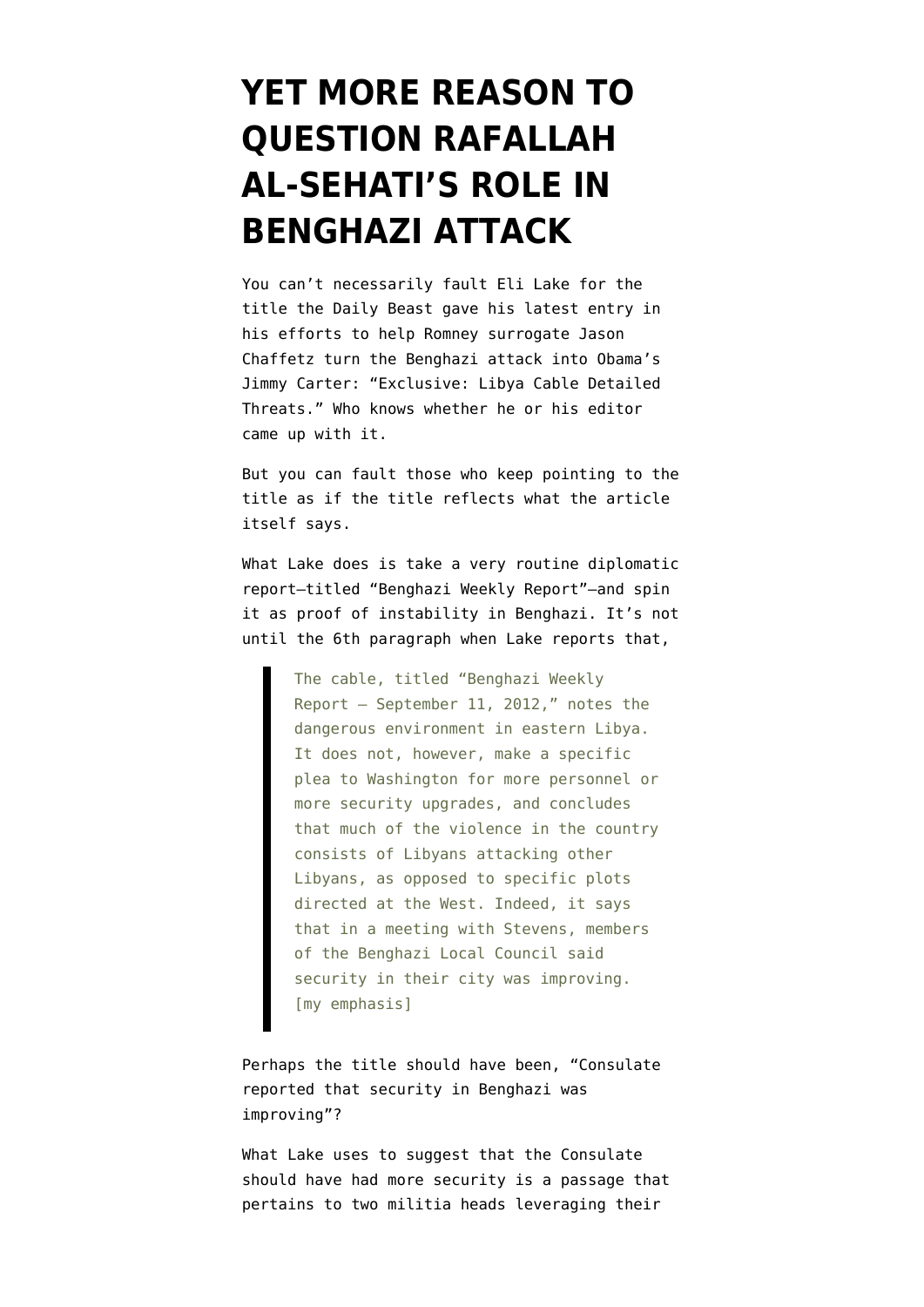## claimed power.

## Here's what Lake says the cable said,

The cable, reviewed by The Daily Beast, recounts how the two militia leaders, Wissam bin Ahmed and Muhammad al-Gharabi, accused the United States of supporting Mahmoud Jibril, the head of the Libyan transitional government, to be the country's first elected prime minister. Jibril's centrist National Forces Alliance won the popular vote in Libyan elections in July, but he lost the prime minister vote in the country's Parliament on Sept. 12 by 94 to 92. Had he won, bin Ahmed and al-Gharabi warned they "would not continue to guarantee security in Benghazi, a critical function they asserted they were currently providing," the cable reads. [my emphasis]

Note that the cable itself–which was approved by Ambassador Chris Stevens–expresses some skepticism that bin Ahmed and al-Gharabi really were providing the critical security in Benghazi.

Lake, however, asserts not just that they did provide security, but that they were "responsible" for doing so, in his lead.

> Just two days before the 9/11 anniversary attack on the U.S. consulate in Benghazi, two leaders of the Libyan militias responsible for keeping order in the city threatened to withdraw their men.

As seems to be the case with Lake's exclusives, this detail is actually incredibly important, but not for the reasons he states. He doesn't identify the militas here, but al-Gharabi headed Rafallah al-Sehati until [he was made to step](https://www.nytimes.com/2012/09/26/world/africa/libyan-fighters-repelled-in-attack-on-tripoli-hotel.html?_r=0) [down](https://www.nytimes.com/2012/09/26/world/africa/libyan-fighters-repelled-in-attack-on-tripoli-hotel.html?_r=0) in the weeks after the attack. As the WaPo [reported](http://www.washingtonpost.com/world/middle_east/in-libya-contingency-plan-seemed-to-go-awry-during-attack-on-us-outpost/2012/10/04/18b59e10-0e5a-11e2-bb5e-492c0d30bff6_story_1.html) last week, Rafallah al-Sehati got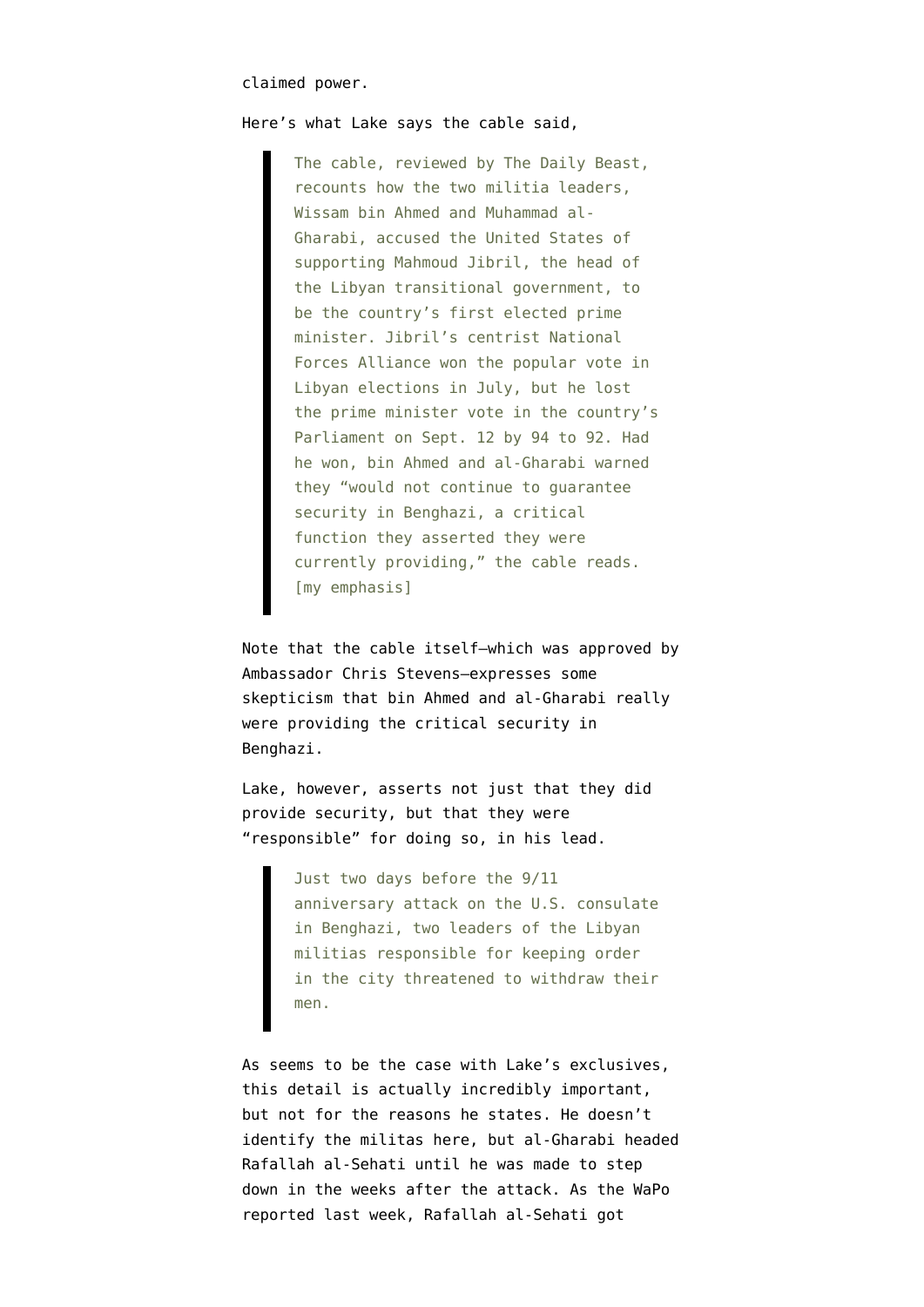pulled into rapid response the night of the attack, and the Americans were hesitant to trust them.

> But a second militia, Rafallah al-Sehati, that had not previously been involved in guarding the Americans, was also asked to provide assistance that night, a spokesman for the militia said. The group has been backed by the Libyan government and provides security in Benghazi, which has a[minimally developed](http://www.washingtonpost.com/world/middle_east/in-libya-militias-pose-security-threat/2012/09/13/75f7993a-fde2-11e1-8adc-499661afe377_story.html) [police force](http://www.washingtonpost.com/world/middle_east/in-libya-militias-pose-security-threat/2012/09/13/75f7993a-fde2-11e1-8adc-499661afe377_story.html). But one of its leaders has described himself as a "jihadist," and Rafallah al-Sehati officials said tha[t weapons capable of taking down](http://www.washingtonpost.com/world/asia_pacific/libya-militia-leader-heat-seeking-missiles-other-weapons-stolen-during-firefight/2012/09/24/8ab6f992-0675-11e2-afff-d6c7f20a83bf_story.html) [airplanes](http://www.washingtonpost.com/world/asia_pacific/libya-militia-leader-heat-seeking-missiles-other-weapons-stolen-during-firefight/2012/09/24/8ab6f992-0675-11e2-afff-d6c7f20a83bf_story.html) were stolen when their compound was overrun by protesters last month.

> Jamal Aboshala, a spokesman for Rafallah al-Sehati, said the request came at 3 a.m. local time from Fawzi Bukhatif, the commander of the 17th February militia. He said that American officials had initially declined an offer of help, and were later reluctant to share with militia members the precise location of an annex to which they had retreated.

And as I noted in response, Rafallah al-Sehati [seemed to be trying to stall the American](http://www.emptywheel.net/2012/10/05/time-to-fund-state-like-we-fund-dod/) [investigation](http://www.emptywheel.net/2012/10/05/time-to-fund-state-like-we-fund-dod/) of the attack by claiming Benghazi was too insecure for the FBI.

Now, the fact that the Consulate had to rely on Rafallah al-Sehati the night of the attack, just two days after they threatened to destabilize Benghazi for political retaliation, seems terribly important to the investigation. But it raises as many questions about what role Rafallah al-Sehati itself had in the attack, in addition to security preparations that had us relying on them when it mattered most.

Ah well. It's still a neat article. Readers of it will learn such interesting details as that